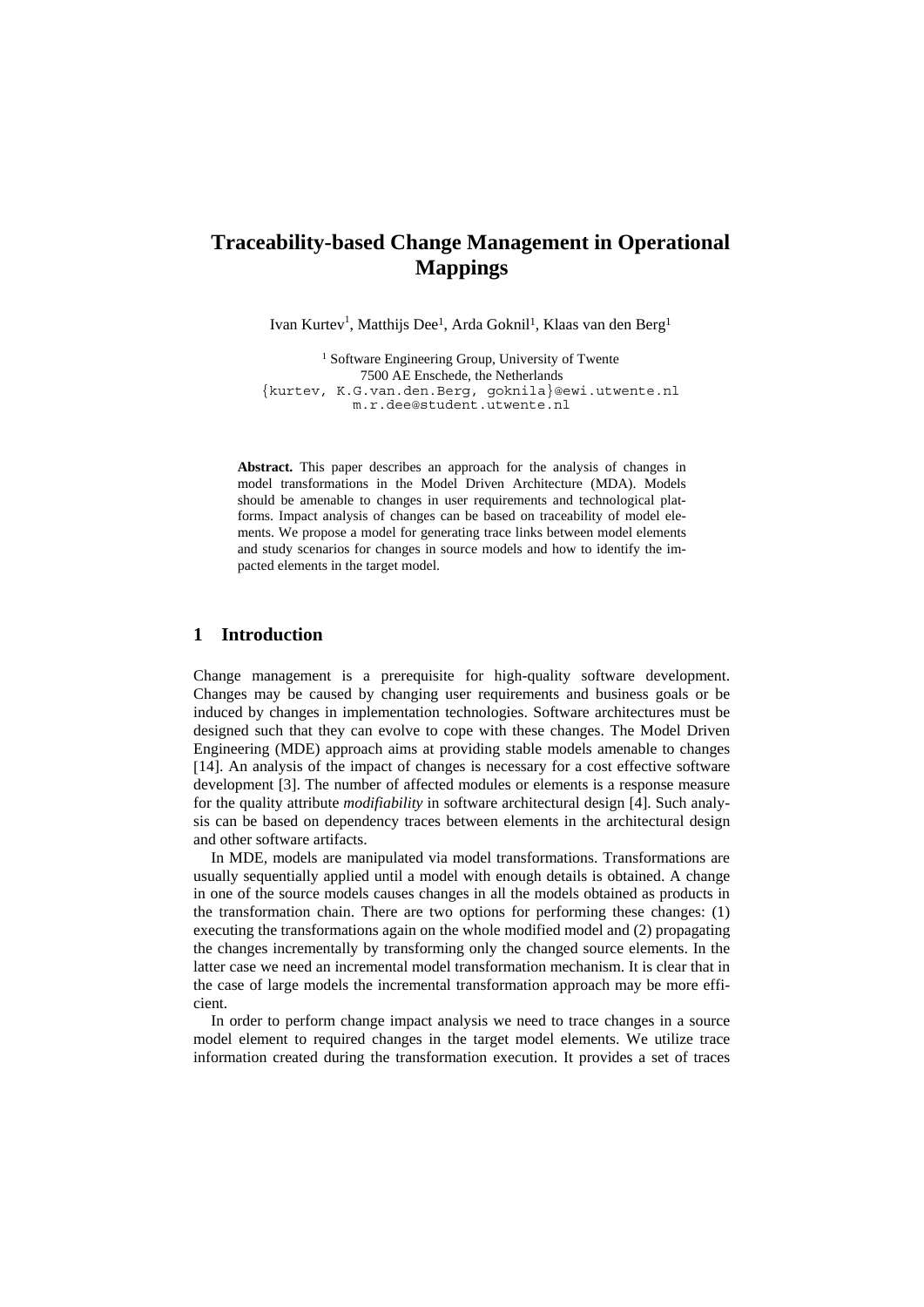that relate source and target elements created by a given transformation rule. The necessity of such traces points to the requirement for an important quality property of model transformation languages and execution engines: *traceability*.

Traceability is defined as the degree to which a relationship can be established between two or more products of the development process [[10\]](#page-10-1). In the context of model transformations the products are models and their model elements. Traceability is an optional requirement in the QVT Request for Proposals (RFP) issued by OMG [[15\]](#page-10-2). QVT specification describes three model transformation languages: Relations, Core, and Operational Mappings. In the Relations and Operational Mappings languages, traces are created automatically and remain transparent to the user. In the Core Language, a trace class is specified explicitly for each transformation mapping.

In this paper we study the possibility for using incremental model transformations written in the QVT language Operational Mappings. We use the transformation engine provided by Borland Together Architect 2006 for Eclipse to execute transformations and to experiment with the trace information. We evaluate the possibility to use the traces generated by Together Architect as a side product of a transformation execution. We classify change cases and analyze them in the context of incremental model transformations.

The paper is structured as follows. In Section [2](#page-1-0), we describe our approach to generation of traces. Section 3 gives a conceptual framework for change impact analysis. Section 4 discusses possibilities and obstacles in implementing the identified changes. Section 5 describes related work and Section 6 concludes the paper.

## <span id="page-1-0"></span>**2 Traceability in Operational Mappings Language**

We generalize the concept of traceability by means of a traceability pattern (see [Figure 1](#page-1-1)).



**Figure 1. Traceability Pattern** 

<span id="page-1-1"></span>In this pattern, we have dependency relations between elements in the source and elements in the target. We use here the general terms *source* and *target* to denote two consecutive levels. We distinguish between intra-level and inter-level dependency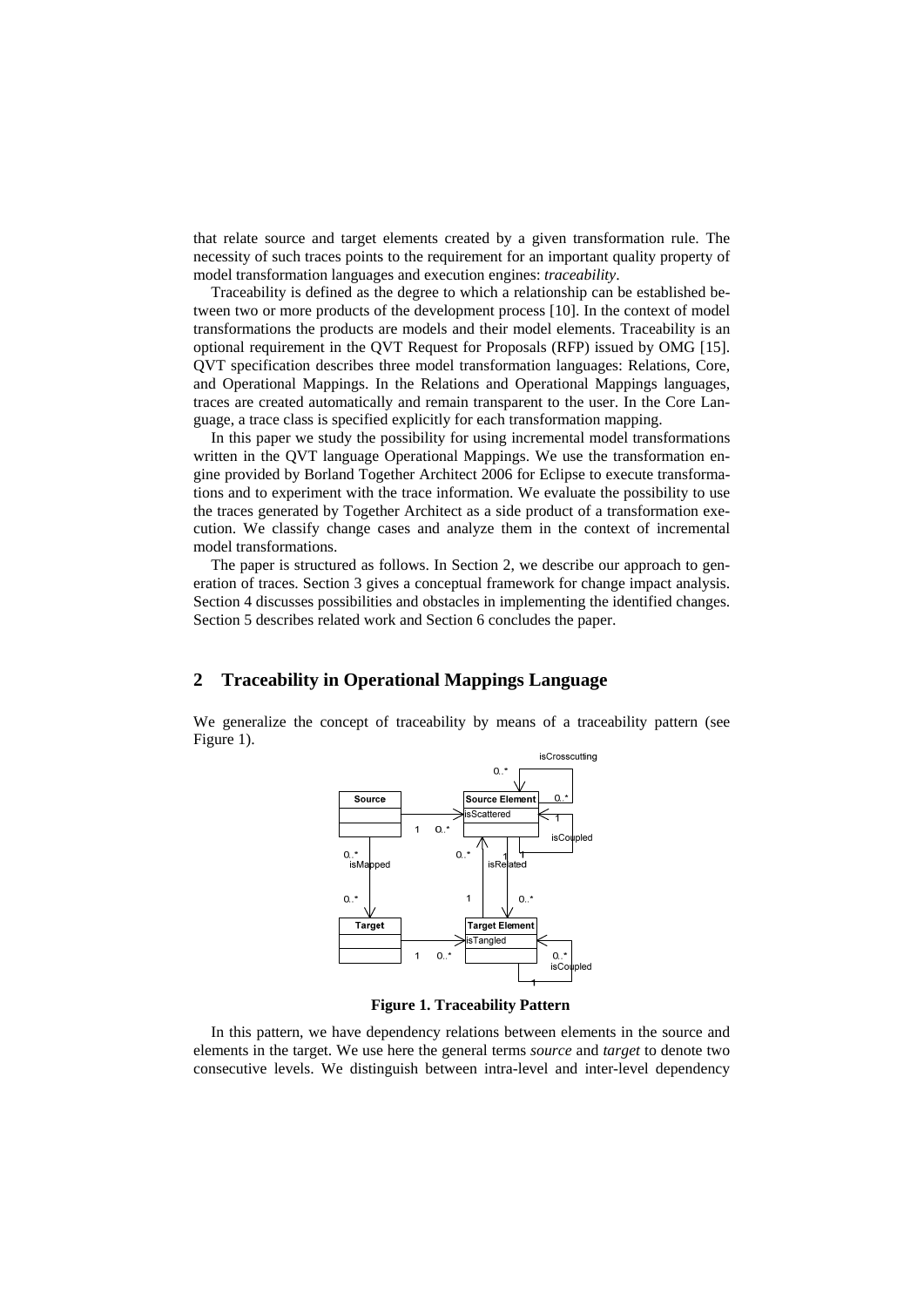relations. Intra-level relations denote couplings between elements at a certain level (model). Examples of intra-level relations are generalization between classes, aggregation, etc. Inter-level relations relate elements at different level of abstraction. For example, an element in a model is refined to a set of elements in another model at a lower level of abstraction. In this case we have a *refinement* inter-level relation. In the case of model transformations inter-level relations are the traces derived during the transformation of source elements to target elements. For the purpose of change impact analysis both types of dependencies should be taken into account.

We may distinguish several cases of mappings between source and target: 1-to-1, 1-to-many, many-to-1, and many-to-many. This can be represented in a dependency graph, as shown in [Figure 2](#page-2-0).



**Figure 2. Mapping between elements at different levels of abstraction (s1, s2, s3 at source; t1, t2, t3 and t4 at target)** 

<span id="page-2-0"></span>In general, a transformation language provides different ways for creating and maintaining the traces between source and target elements. Operational Mappings language uses automatic creation of the traces. They can be used during the transformation execution by invoking different forms of the *resolve* function. The QVT specification does not impose any constraints on the exact structure of the traces and their lifetime. This is considered an implementation specific issue.

The engine implemented in Together Architect provides an option for creating persistent traces, i.e. traces that are saved after the transformation execution. Keeping such traces in a form accessible to programs is essential for the change impact analysis. Unfortunately, Together Architect only provides a browsing mechanism to inspect the traces. They cannot be manipulated programmatically. This is the reason for implementing our own traceability mechanism that produces persistent traces in the form of a model.

In our approach traces are instances of a simple model. Every trace is associated to a rule and refers to the sets of source and target elements used by that rule. Formally traces have the following structure:

 $t([s1, ..., sn], [t1, ..., tm], r)$ 

This is interpreted in the following way: trace *t* is derived from the execution of rule *r* on source model elements *s1,…, sn* that results in the creation of target model elements *t1,…, tm*. Since a rule may match multiple tuples in the source model it is clear that multiple traces may exist per single transformation rule.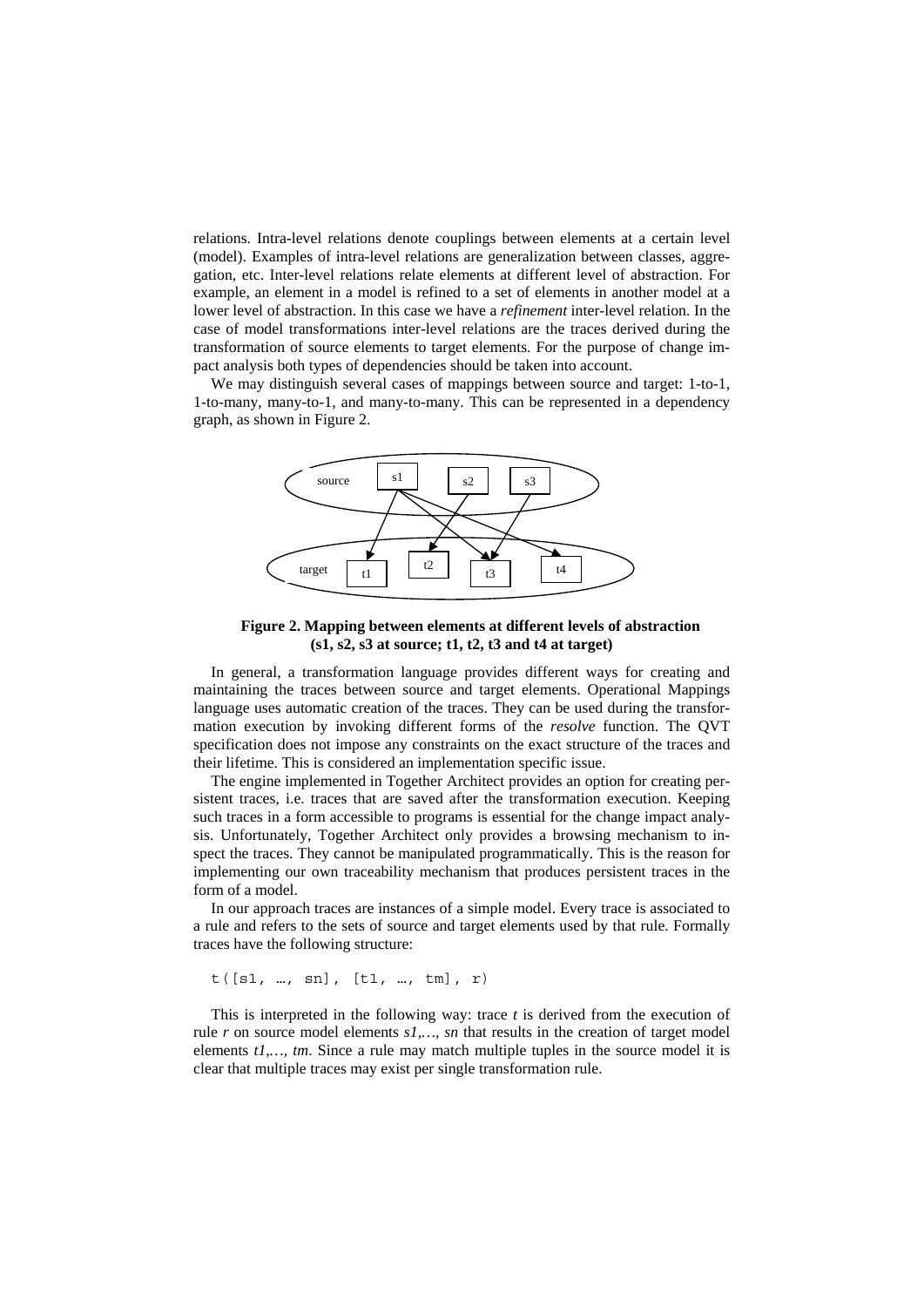The set of traces form a model generated after the execution of a transformation. The generation is done by inserting code in every transformation rule in a given transfo rmation definition. The automation of this process is beyond the scope of this paper. More information may be found in [[12\]](#page-10-3). The model with traces conforms to a trace metamodel. It should be noted that this metamodel is different from the traceability pattern in Fig. 1. The trace metamodel describes in details the relations between source and target, and between source element and target element.

# **3 Traceability-based Change Impact Analysis**

We present a classification of change cases and analyze them in terms of traces, rules to be executed, and elements affected in the source and target models. Due to a lack of space we give only three cases. The complete set of cases is available in [\[8](#page-10-4)].

#### **3.1 Notation**

In the remainder of this section models will be used to show the inter-level trace dependencies between source and target model elements. The legend for these models is shown in [Figure 3.](#page-3-0)



**Figure 3 Visual notation used in the examples** 

<span id="page-3-0"></span>We assume that models are sets of elements. We denote models in the following way:

Source model:  $S = \{s_1, s_2, ..., s_n\}$ ; Target model:  $T = \{t_1, t_2, ..., t_m\}$ 

The target model is generated by an execution of a transformation definition R that consists of transformation rules:  $R = \{r_1, r_2, ..., r_k\}$ 

source and target model elements and the transformation rule which created the trace: Set of traces:  $I = \{\text{i}_1, \text{i}_2, ..., \text{i}_1\}$ ; Trace:  $\text{i}_1 = (s_1, t_1, r_1)$ During the execution of the transformation traces are created. These traces hold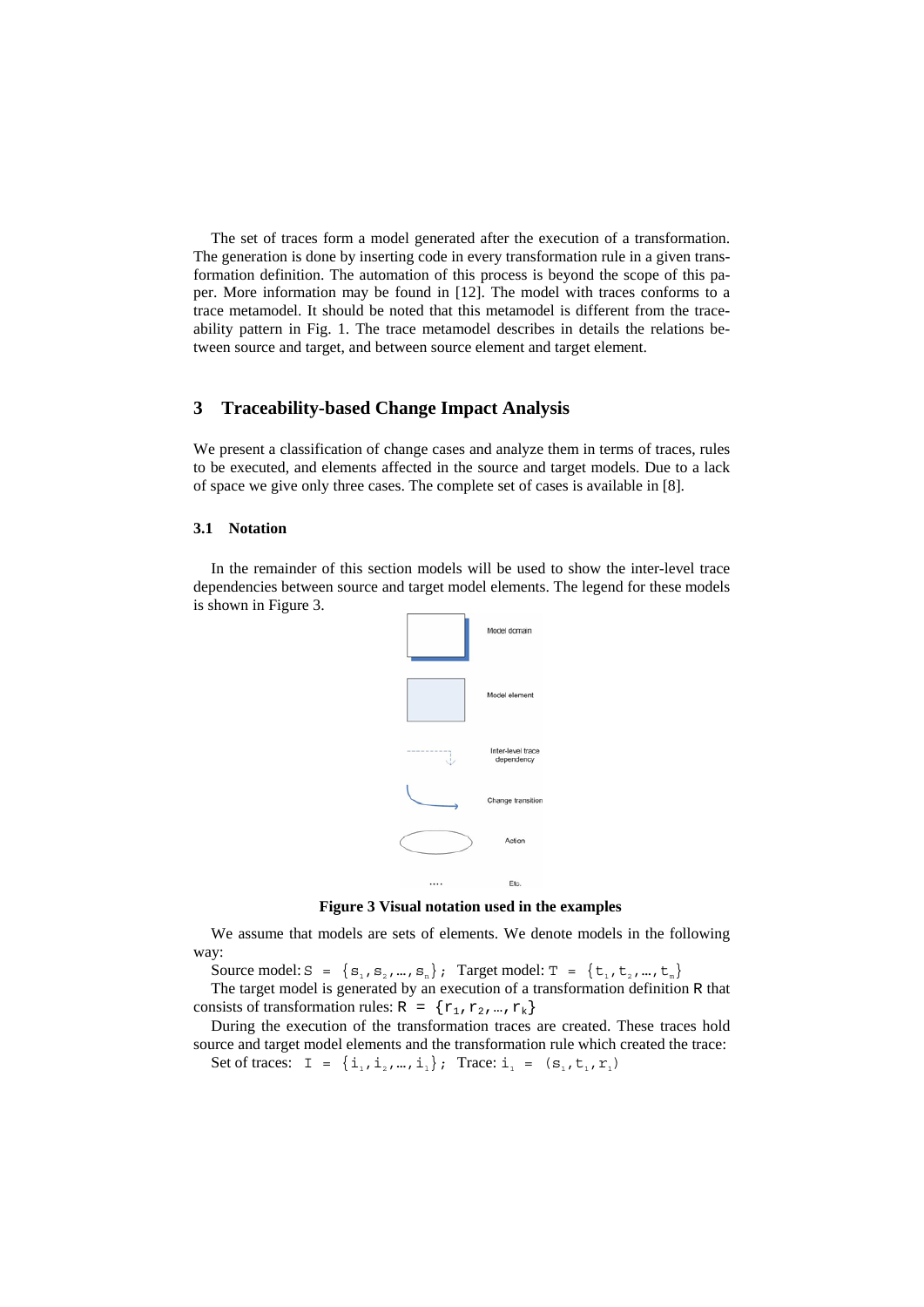We need to indicate changes being made to a model. In the following sections we limit ourselves to two change types: *update* and *delete*. In some cases we need to denote a change without specifying the type. We use the wildcard  $(*)$  in this case.

Change-types :  $C = \{c_u, c_d, c_*\}$ , where *u* stands for *update* and *d* for *delete*.

With these sets we can define a method that takes a change, a model, and the impacted elements, and creates the new desired model:

change([change-type],[model],[element(s)]) = [model]' where:

 $[model]$  is a model, element  $(s)$  ] is a set of model elements affected by the ch ange, and[change-type] is a change-type from C.

When applying a change to a source model, we need to keep the target model consistent with this change. This consistency is preserved with the implementation of the same change on the target model and thus the impacted element(s). The unidirectional tra nsformation from S to T is indicated by creates. We assume that the target model is not changed in the meantime (e.g. edited manually) and all the changes are driven by changes in the source model.

#### **3.2 Example Case: one-to-one Mappings**

This case has two sub-cases:

- a single source model element is mapped to a single target model element with one transformation rule;
- multiple transformation rules create the target model element;



#### **Figure 4 One to one inter-level trace dependency created with one transformation rule**

Figure 4 shows a one-to-one trace example where the element  $s_1$  is transformed to the element  $t_1$  by executing rule  $r_1$ :  $r_1(s_1) = t_1$ . The only trace created holds source element  $s_1$ , target element  $t_1$  and transformation rule  $r_1$ .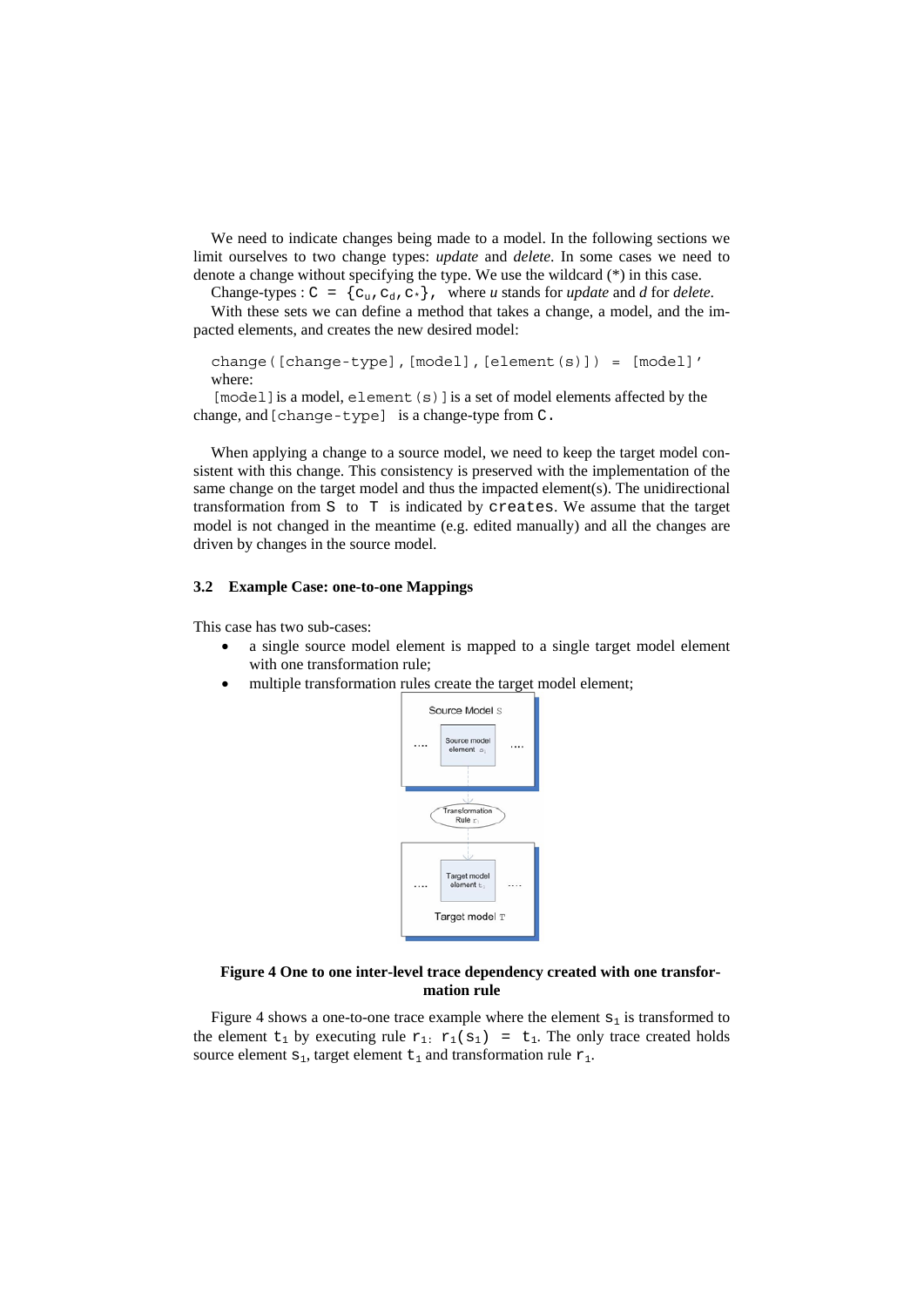The data contained in the source element  $s_1$  is mapped to target element  $t_1$ . This indicates the lowest level of granularity on which this information is used to create source elements' data.

When changing  $s_1$  the impacted elements are found by following the trace leading to the target model element  $t_1$ . The trace indicates the usage of the transformation rule  $r_1$ . The change on  $s_1$  must be propagated to the impacted target model element. Th e following facts are known:

S creates T, i =  $(s_1, t_1, r_1)$ , Change $(c_*, S, \{s_1\})$  = S', Change  $(c_*,T,\{t_1\}) = T'$ 

Figu re 5 and Figure 6. The desired implementations of the change types are schematically shown in



**Figure 5 Delete change in one to one mapping** 

The change types infer two possible scenarios:

• *Delete the source element* 

Deleting  $s_1$  from S implies the deletion of  $t_1$  from T. This results in the following change implementations, which creates the new source and target models:  $\{{\tt s}_{\scriptscriptstyle 1}\}$ ch change(c<sub>d</sub>, S, {s<sub>1</sub>})= S \ ange(c<sub>d</sub>,T,{t<sub>1</sub>})= T \ {t<sub>1</sub>}

• *Update the source element*

Updating  $s_1$  from S implies the re-execution of transformation rule  $r_1$  and replacing  $t_1$  with the newly created target model element. This results in the following change implementation:

change(c<sub>u</sub>, S, {s<sub>1</sub>}) = S \ {s<sub>1</sub>} U {s<sub>1</sub>'} where s<sub>1</sub>' is manual input change(c<sub>u</sub>,T,{t<sub>1</sub>}) = T \ {t<sub>1</sub>} U {t<sub>1</sub>'} where t<sub>1</sub>' = r<sub>1</sub>(s<sub>1</sub>')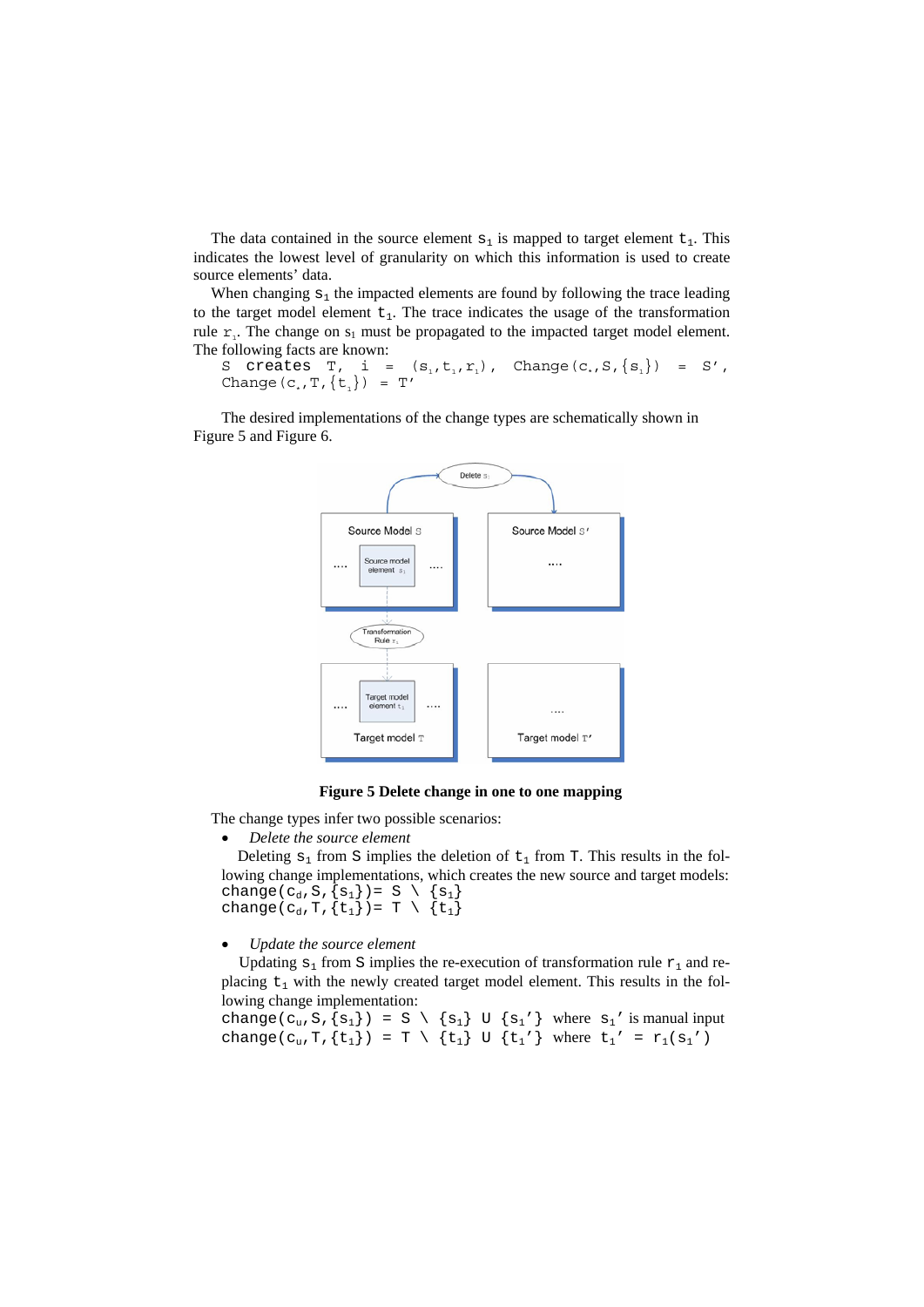

**Figure 6 Update change in one-to-one mapping** 



### **Figure 7 One to one inter-level trace dependencies created with multiple transformation rules**

<span id="page-6-0"></span>The previous example can be extended to a sub-case where the source element is mapped to one target element by using of multiple transformation rules. The difference between the two cases is the number of traces created during the execution of the transformation and the number of rules executed to create the target element. This is schematically shown in [Figure 7](#page-6-0).

flecting the imperative nature of Operational Mappings). Because of this assumption we get a sequential list of transformation rules  $\{r_1, r_2, ..., r_n\}.$ In this example a trace is created for every transformation rule execution. We assume that there is a fixed order in which these transformation rules are executed (re-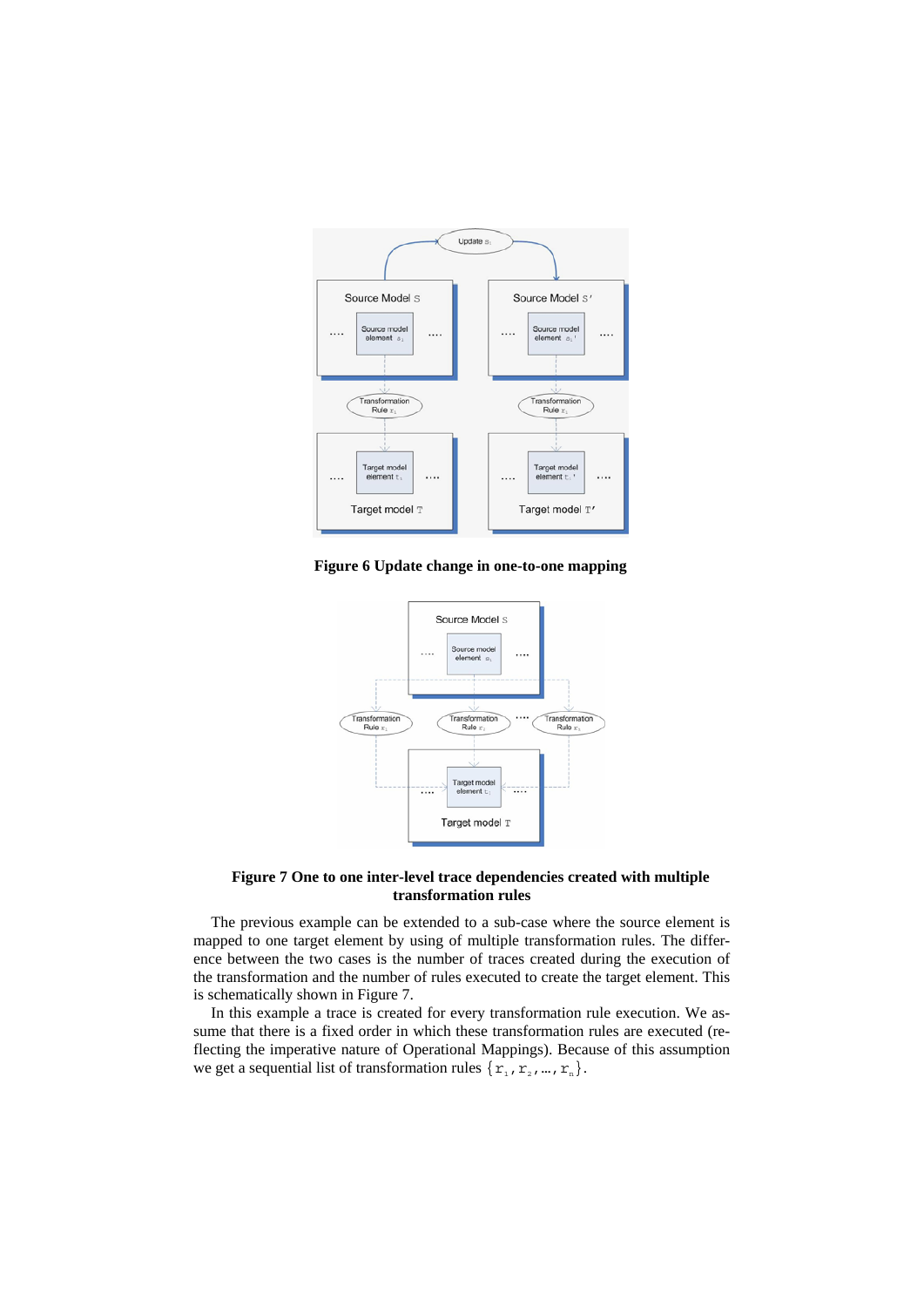When the traces are collected, a list of traces with the following structure is created:

$$
\{(s_1, t_1, r_1), (s_1, t_1, r_2), ..., (s_1, t_1, r_n)\}
$$

Here we consider only the case of update of the source element. Updating  $s_1$  from S implies the re-execution of transformation rules  $\{r_1, r_2, ..., r_n\}$  and replacing  $t_1$ with the newly created target model element. This results in the following change implementation:

change(c<sub>u</sub>, S, {s<sub>1</sub>}) = S \ {s<sub>1</sub>} U {s<sub>1</sub>'} where s<sub>1</sub>' is manual input change(c<sub>u</sub>,T,{t<sub>1</sub>}) = T \{t<sub>1</sub>} U {t<sub>1</sub>'} where t<sub>1</sub>' = r<sub>1</sub>(s<sub>1</sub>');  $r_2(s_1')$ ; ...;  $r_n(s_1')$ ;

#### **4 Discussion**

In this paper we limit ourselves only to performing impact analysis. The next step is to implement the changes. We give an overview of possibilities and the potential obstacles.

In general, there are two ways to implement the required changes: generate a function that implements the change (a kind of "patch") and re-execute rules.

rules responsible for changes. A major problem is the imperative nature of operatio nal mappings rules. It is not clear how the required functionality is extracted from a rule and how it is connected to its original context. We may hypothesize that using an im perative transformation language is not the best option for this scenario. The appli-A patch function should be generated based on the logic of the transformation cability of a language based on another paradigm (e.g. declarative, graph transformation-based) needs a further study.

features. Apart from that, we also have a problem of granularity. Consider a case in wh ich only an attribute value needs to be changed. This is done by executing of an The second option is to re-execute a rule. In the worst case this option may completely fail. In the current implementation of Borland together it is not possible to execute an arbitrary rule. Furthermore, the engine does not provide any customizable assignment part of a rule. The smallest executable modules in Operational Mappings language are helpers and mappings. We cannot execute parts of a mapping. Instead, we need to execute the whole mapping. This, however, may lead to execution of other mappings invoked by the required one. There is no way to prevent this without knowing the internal implementation details of the transformation engine.

The current version of the approach to impact analysis has three major limitations:

imposed by the language semantics. We call such dependencies intra-level Lack of intra-level reasoning. When a model element is changed this may lead to changes in other elements in the same model due to the dependencies dependencies. For example, if a class is deleted then its attributes must also be deleted. Another example is the effect of deleting a super class. This automatically changes the set of attributes of the specializations of that class. Both examples are related to the semantics of the modeling language being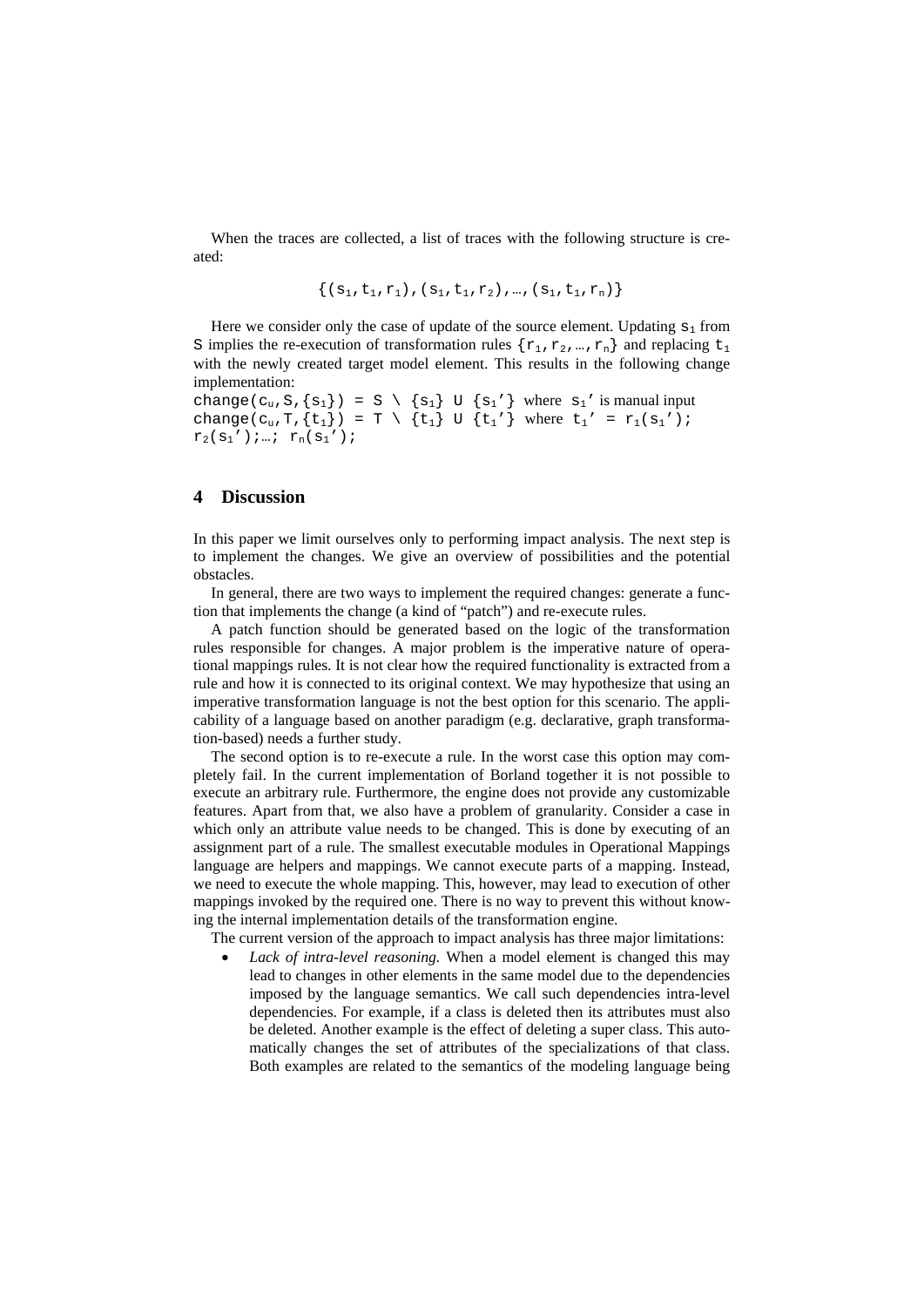used. The lack of standard way to define language semantics prevents us from performing generic intra-level reasoning. It should be done per every modeling language thus limiting the generality of the impact analysis framework.

- *Changes in guards are not considered*. Our tracing model keeps track on the relations between source and target model elements established during transformation execution. However, a change may also be caused by changing values that are checked by mapping guards. A source element may not be • mapped and therefore no trace for it is available. Yet, this element may influence the evaluation of the guard in a mapping. Changing such an element will have no consequences since no trace is available for it. The only way to overcome this limitation is to enhance the trace model by including also the elements participating in the guard expressions.
- ble mappings. However, due to the imperative nature of the language, such a *Additions of elements are not handled.* Addition is problematic due to the same reason mentioned in the previous case: no trace is available for the newly added element. To handle the change, we need to identify the applicamapping may be invoked in the context of another one and may invoke other mappings. Again, identifying the functionality for the change implementation is problematic.

# **5 Related Work**

The topic of incremental model transformations is studied in [9] and [11]. Hearnden et al. [9] studies how continuous handling of changes in a source model may be done with the Tefkat language [13]. Their analysis is based on a detailed knowledge of the execution semantics of the language. The implementation of the changes extends the engine with additional structures for keeping intermediate execution context information. In this paper we study another language with different semantics. It was not possible to come with implementation of changes since we could not extend the transformation engine for Operational Mappings.

ent from the current model transformation languages that are not designed to anticipat e changes in the models. The authors of [\[11](#page-10-5)] propose writing model transformations in a style that is based on anticipating changes. Transformations are event-driven. Events are adding and deleting model elements. Events trigger transformation rules. This paradigm is differ-

In [[1\]](#page-10-6), a number of events and change actions have been defined as part of an operational semantics of traceability. These events and change actions could be the start of a change impact analysis as described in this paper.

In [\[16](#page-10-6)], the generation of traceability links is discussed, especially between requi rements and the object model, and between requirements. This corresponds to the Similarly in [[5\]](#page-9-2), traceability links are retrieved between UML and target models inclu ding one-to-many relations. In the current paper, we focused on generated trace inter-level dependencies and the intra-level dependencies as described in this paper. relations as part of QVT transformations. An event-based approach to traceability is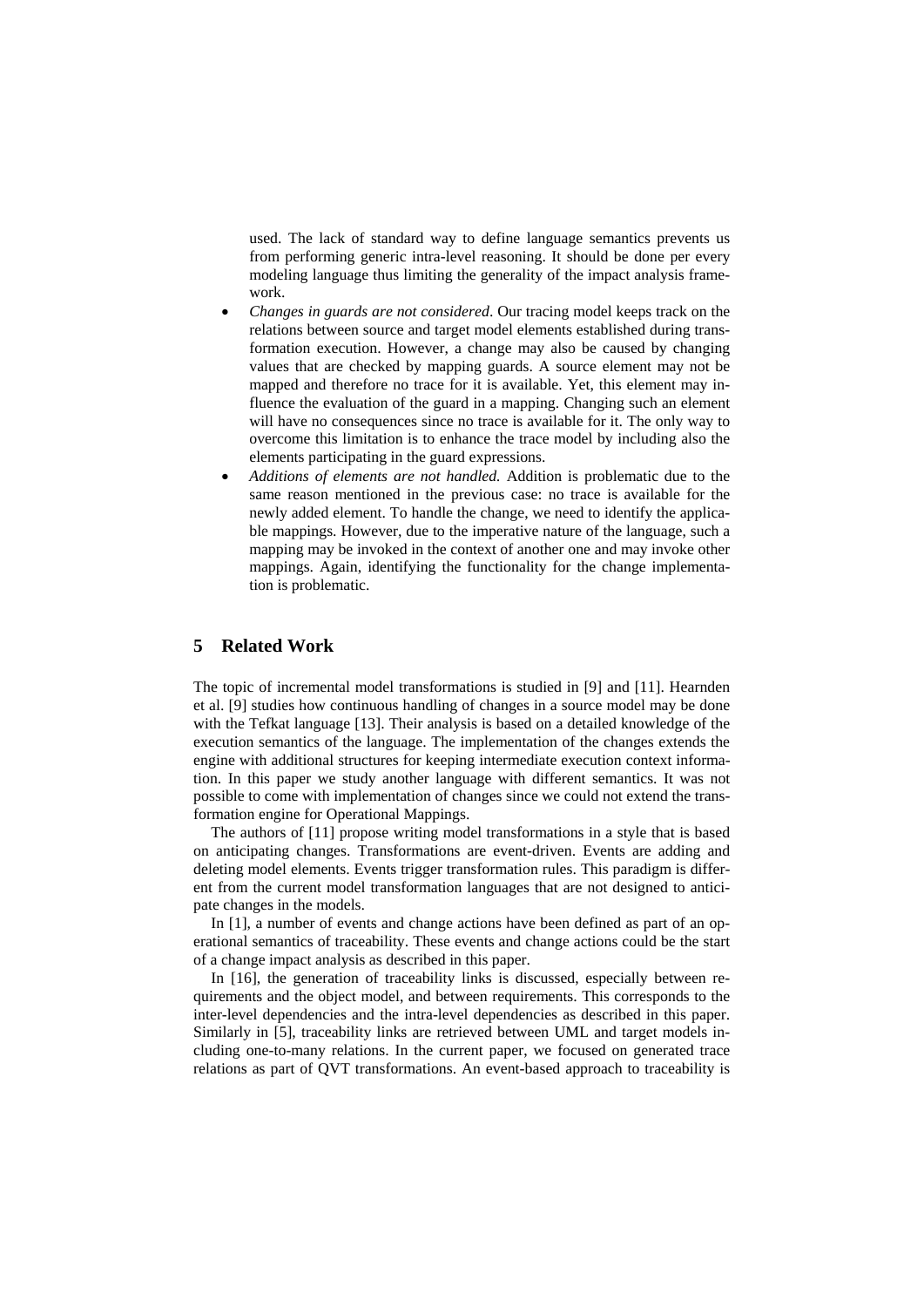described in [\[6](#page-10-7)]. In this approach, change is handled by means of event notification and propagation of changes using traces between artifacts.

# **6 Conclusion**

In this paper, we described an approach for the analysis of change in model transformations. We defined a traceability model for generating traces between source and target model elements. We analyzed the change impact in case of modifications of the source model. Several change scenarios were analyzed.

applications need to be re-executed in which order when there are changes to the so urce model. These are the key issues to implement incremental model transforma-The specification of transformation rules and the tracing information of the execution of these rules can be used to generate dependency graphs at model level and at metamodel level. These dependency graphs are helpful in identifying which rule tions.

Our approach needs further elaboration and has to be validated in empirical case studies. Moreover, the derivation of dependencies and its analysis should be supported by tools in order to scale to industrial projects.

### **Acknowledgement**

This work is performed in the context of AOSD-Europe Project IST-2-004349-NoE [2], the ESI Project Darwin [7] and the Jacquard/NWO QuadREAD Project.

## **References**

- <span id="page-9-2"></span>1. Aizenbud-Reshef, N., Paige, R.F., Rubin, J., Shaham-Gafni, Y. and Kolovos, D.S. (2005). Operational Semantics for Traceability. In ECMDA-FA Traceability Workshop, Nuremberg, Germany
- 2. AOSD-Europe (2005). *AOSD Ontology 1.0 Public Ontology of Aspect-Orientation.* Retrieved May, 2005, from http://www.aosd-europe.net/documents/d9Ont.pdf
- <span id="page-9-0"></span>3. Arnold, R. S., & Bohner, S. A. (1993). Impact analysis - towards a framework for comparison. Paper presented at the Conference on Software Maintenance.
- <span id="page-9-1"></span>4. Bass, L., Clements, P., & Kazman, R. (2003). Software architecture in practice (2nd ed.). Boston: Addison-Wesley
- 5. Berg, K. van den & Conejero, J. (2005). Disentangling crosscutting in AOSD: a conceptual framework, in *Second Edition of European Interactive Workshop on Aspects in Software*, Brussels, Belgium
- 6. Cleland-Huang, J., C.K. Chang, and M. Christensen (2003). Event-based traceability for managing evolutionary change. IEEE Transactions on Software Engineering 29(9) pp. 796- 810
- 7. Darwin (2005). Designing Highly Evolvable System Architectures. Retrieved March 13, 2006 from http://www.esi.nl/site/projects/darwin.html